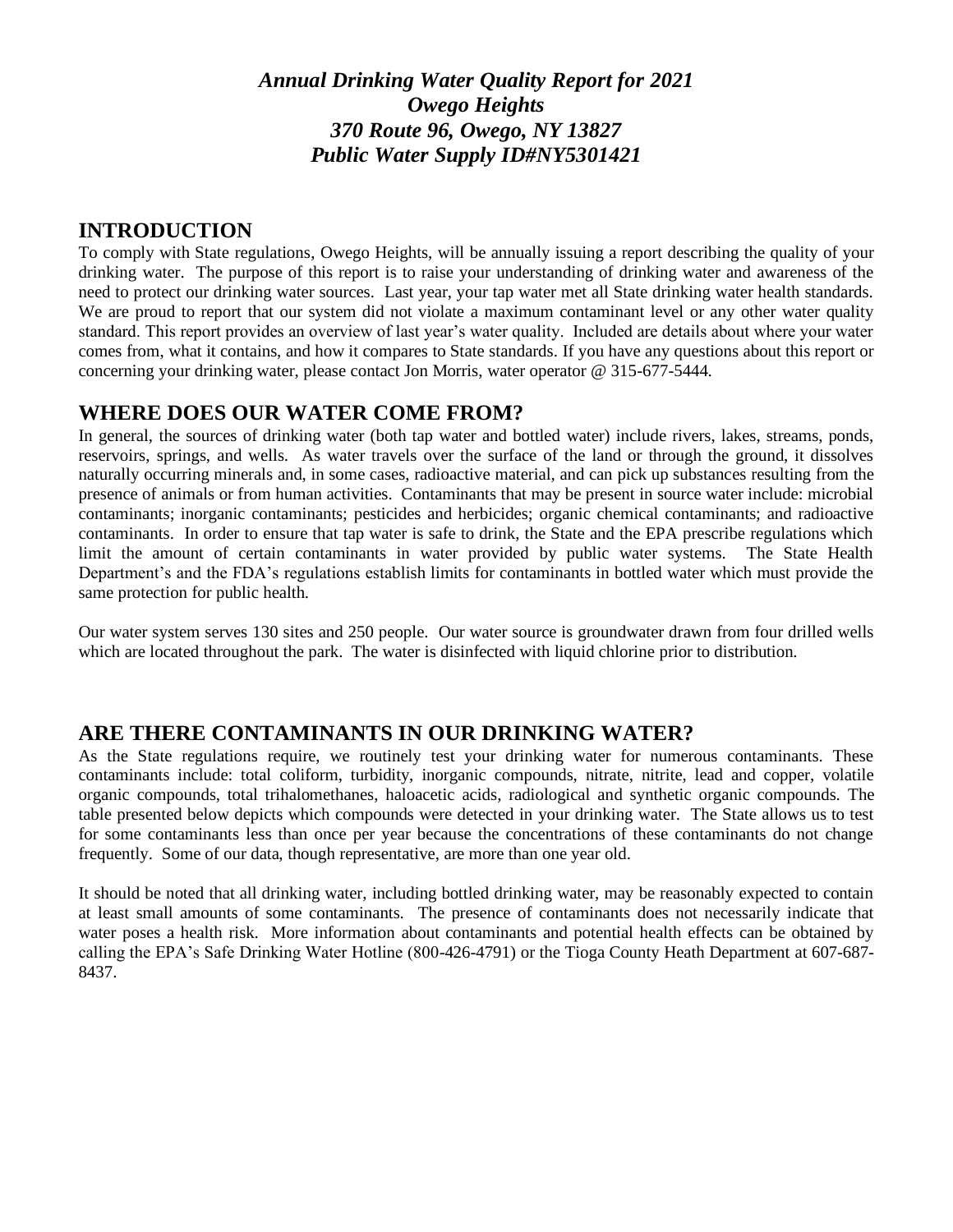| <b>Table of Detected Contaminants</b> |                     |                    |                   |                                  |                     |                  |                                       |                                                                                                     |
|---------------------------------------|---------------------|--------------------|-------------------|----------------------------------|---------------------|------------------|---------------------------------------|-----------------------------------------------------------------------------------------------------|
| Contaminant                           | Violation<br>Yes/No | Sample<br>Location | Date of<br>Sample | Level<br>Detecte<br>d<br>(Range) | Unit<br>Measurement | <b>MCLG</b>      | Regulatory<br>Limit<br>(MCL or<br>AL) | Likely Source of<br>Contamination                                                                   |
| <b>Total Coliform</b><br>bacteria     | N <sub>o</sub>      | Well 1-4           | Jan-Dec<br>2021   | Absent                           | In $100$ mL         |                  | $0.0\,$                               |                                                                                                     |
| Free Residual<br>Chlorine             | N <sub>0</sub>      | Well 1-4           | Jan-Dec<br>2021   | <b>NA</b>                        | mg/L                | 4                | $\cdot$ .2                            |                                                                                                     |
| Nitrate                               | N <sub>o</sub>      | Well 1-4           | 12/6/21           | < 0.01                           | mg/L                | 10               | 10                                    | Runoff from fertilizer use;<br>leaching septic tanks, sewage;<br>erosion of natural deposits.       |
| Sodium (1)                            | N <sub>o</sub>      | Well 1 - 4         | 1/7/13<br>1/7/13  | $7.5 -$<br>12                    | mg/L                | <b>NA</b>        | 250                                   | See Health effects                                                                                  |
| THMs & HAAs                           | N <sub>o</sub>      | Well 1-4           | 8/22/19           | Within<br>limits                 | Mg/L                |                  | .06 or .08                            | Test Method is EPA 524.2                                                                            |
| Fluoride                              | N <sub>o</sub>      | Well 1-4           | <b>July 2013</b>  | $\cdot$ .2                       | Mg/L                | NA               | 2.2                                   |                                                                                                     |
| Bromodichloro<br>methane              | N <sub>0</sub>      | Well 3             | Jan 2013          | $.8\,$                           | Ug/L                | $.5\,$           |                                       |                                                                                                     |
| Chloroform                            | N <sub>0</sub>      | Well 3             | Jan 2013          | 1.25                             | Ug/L                | $.5\,$           |                                       |                                                                                                     |
| Dibromothlorom<br>ethene              | N <sub>o</sub>      | Well 3             | Jan 2013          | .71                              | Ug/L                | $.5\,$           |                                       |                                                                                                     |
| Chromium                              | N <sub>0</sub>      | Well 1<br>Well 2   | Jan 2013          | .0015<br>.0013                   | Mg/L                | .001             |                                       | Test Method is EPA 200.8                                                                            |
| Copper/Lead                           | N <sub>0</sub>      | Various<br>Homes   | 8/12/2016         | $.021 -$<br>.0013                | Mg/L                | .001             |                                       |                                                                                                     |
| Volatile<br>Organic Comp.             | N <sub>0</sub>      | Various<br>Homes   | 12/30/201<br>6    | Within<br>Limits                 | Ug/L                | 70-130           |                                       |                                                                                                     |
| PFOA, PFOS<br>$1,4$ -Dioxane $(2)$    | No                  | Well 1-4           | Dec 2020          | Within<br>Limits                 |                     |                  |                                       |                                                                                                     |
| <b>Radiological Contaminates</b>      |                     |                    |                   |                                  |                     |                  |                                       |                                                                                                     |
| Gross Alpha                           | N <sub>o</sub>      | Well 1             | $2 - 9 - 18$      | Alpha 1.2<br>Beta 1.4            | pCi/L               | $\theta$         | 15                                    | Test Method is EPA 900                                                                              |
| Radium-226                            | No                  | Well 1             | $2 - 12 - 18$     | .05                              | pCi/L               | $\boldsymbol{0}$ | $5*$                                  | Test Method is EPA 903<br>( $*5$ pCi/L is the regulatory<br>limit for combined<br>Radium 226 & 228) |
| Radium-228                            | $\rm No$            | Well 1             | $2 - 19 - 18$     | .83                              | pCi/L               | $\boldsymbol{0}$ | $5\ast$                               | Test Method is EPA 904                                                                              |

Volatile

Volatile<br>Organics No Well 1-4

Manganese No Well 4

Iron No Well 4

July 3 2014

July 13<br>2017

July 13 2017

 $<\!\!0.5$ 

 $\begin{array}{c|c}\n\hline\n\text{NELAP} \\
\text{ug/L}\n\end{array}$ 

.136 mg/L .002 .002

.06 Mg/L .0102 .0102 .0102

NYVOA